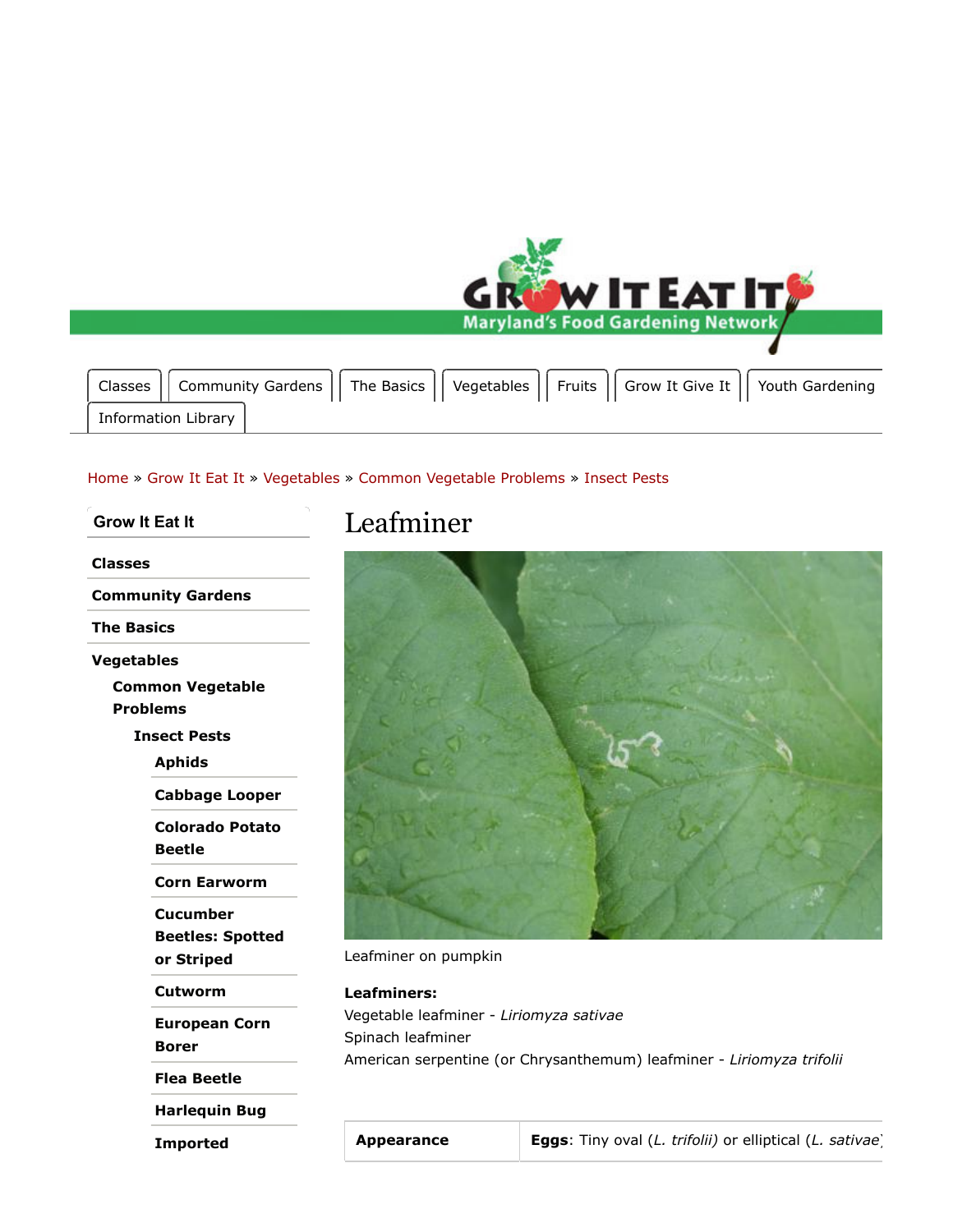| Cabbageworm<br><b>Japanese Beetle</b>                |                           | white eggs inserted into tissue just below leaf<br>surface.                                                                                                                                                                                                                                                                                                                                                                                                                                                                                                                                                                                                                                                                                                                                                                                                                                                                                                              |
|------------------------------------------------------|---------------------------|--------------------------------------------------------------------------------------------------------------------------------------------------------------------------------------------------------------------------------------------------------------------------------------------------------------------------------------------------------------------------------------------------------------------------------------------------------------------------------------------------------------------------------------------------------------------------------------------------------------------------------------------------------------------------------------------------------------------------------------------------------------------------------------------------------------------------------------------------------------------------------------------------------------------------------------------------------------------------|
| <b>Leafminer</b>                                     |                           | Larvae: Three tiny, active maggot-like instars that<br>change from pale to greenish to yellow with black<br>mouthparts in all stages (L. sativae), or golden br<br>turning darker brown (L. trifolii).<br>Pupae: A tiny reddish/brown non-feeding puparit<br>Adults: Very small black flies with yellow marking<br>and abdominal stripes, and transparent wings.                                                                                                                                                                                                                                                                                                                                                                                                                                                                                                                                                                                                         |
| <b>Mexican Bean</b><br><b>Beetle</b>                 |                           |                                                                                                                                                                                                                                                                                                                                                                                                                                                                                                                                                                                                                                                                                                                                                                                                                                                                                                                                                                          |
| <b>Potato</b><br><b>Leafhopper</b>                   |                           |                                                                                                                                                                                                                                                                                                                                                                                                                                                                                                                                                                                                                                                                                                                                                                                                                                                                                                                                                                          |
| <b>Seedcorn Maggot</b>                               | <b>Life Cycle/Habits</b>  | These leafminers are frequently confused, and ha                                                                                                                                                                                                                                                                                                                                                                                                                                                                                                                                                                                                                                                                                                                                                                                                                                                                                                                         |
| <b>Slugs</b>                                         |                           | similar life cycles. They overwinter in the pupal st<br>in soil, and adults emerge in spring. There is mult<br>overlapping generations each year. Female flies<br>puncture leaf undersides and insert eggs individua<br>producing many small wounds. Female flies are<br>typically most active feeding and laying eggs near<br>mid-day. Larvae are found in mines, tunneling<br>through and feeding in leaves or soft stems (e.g.,<br>onion scape). Mature larvae make a slit in the upp<br>leaf surface, emerge and drop to the soil, burrow<br>shallowly, and form brown pupal cases. Flies emer<br>in about 9 days.<br>Spinach leafminer feeds mostly on spinach, beet,<br>Swiss chard. The vegetable leafminer has a wide<br>host range, including bean, cantaloupe, celery,<br>cucumber, eggplant, onion, pepper, potato, squasl<br>tomato, watermelon. American Serpentine leafmir<br>is also a significant pest of chrysanthemums and i<br>common in greenhouses. |
| <b>Spider Mite</b>                                   |                           |                                                                                                                                                                                                                                                                                                                                                                                                                                                                                                                                                                                                                                                                                                                                                                                                                                                                                                                                                                          |
| <b>Squash Bug</b>                                    |                           |                                                                                                                                                                                                                                                                                                                                                                                                                                                                                                                                                                                                                                                                                                                                                                                                                                                                                                                                                                          |
| <b>Squash Vine</b><br><b>Borer</b>                   |                           |                                                                                                                                                                                                                                                                                                                                                                                                                                                                                                                                                                                                                                                                                                                                                                                                                                                                                                                                                                          |
| <b>Stink Bug</b>                                     |                           |                                                                                                                                                                                                                                                                                                                                                                                                                                                                                                                                                                                                                                                                                                                                                                                                                                                                                                                                                                          |
| <b>Tobacco/Tomato</b><br><b>Hornworm</b>             |                           |                                                                                                                                                                                                                                                                                                                                                                                                                                                                                                                                                                                                                                                                                                                                                                                                                                                                                                                                                                          |
| <b>Tomato Pinworm</b>                                |                           |                                                                                                                                                                                                                                                                                                                                                                                                                                                                                                                                                                                                                                                                                                                                                                                                                                                                                                                                                                          |
| <b>Whiteflies</b>                                    | <b>Host Plants</b>        |                                                                                                                                                                                                                                                                                                                                                                                                                                                                                                                                                                                                                                                                                                                                                                                                                                                                                                                                                                          |
| <b>Vegetable Diseases</b>                            |                           |                                                                                                                                                                                                                                                                                                                                                                                                                                                                                                                                                                                                                                                                                                                                                                                                                                                                                                                                                                          |
| <b>Fruits</b>                                        |                           |                                                                                                                                                                                                                                                                                                                                                                                                                                                                                                                                                                                                                                                                                                                                                                                                                                                                                                                                                                          |
| <b>Grow It Give It</b><br><b>Youth Gardening</b>     |                           |                                                                                                                                                                                                                                                                                                                                                                                                                                                                                                                                                                                                                                                                                                                                                                                                                                                                                                                                                                          |
|                                                      |                           |                                                                                                                                                                                                                                                                                                                                                                                                                                                                                                                                                                                                                                                                                                                                                                                                                                                                                                                                                                          |
| <b>Information Library</b><br><b>Connect With Us</b> |                           |                                                                                                                                                                                                                                                                                                                                                                                                                                                                                                                                                                                                                                                                                                                                                                                                                                                                                                                                                                          |
| You                                                  | <b>Monitoring</b>         | Look for pale to white leaf mining trails, meanderi<br>randomly just below the leaf or stalk surface and<br>readily visible.                                                                                                                                                                                                                                                                                                                                                                                                                                                                                                                                                                                                                                                                                                                                                                                                                                             |
|                                                      | <b>Prevention/Control</b> | 1. Pinch mined leaves to crush the larvae insided.<br>or remove and destroy them. This is the<br>primary control.<br>2. Many parasitoids attack leaf miners, to the<br>extent that leaf miner outbreaks are associ<br>with pesticide use, which suppresses parasi<br>activity.<br>3. Pesticides are ineffective. Leafminers are                                                                                                                                                                                                                                                                                                                                                                                                                                                                                                                                                                                                                                          |